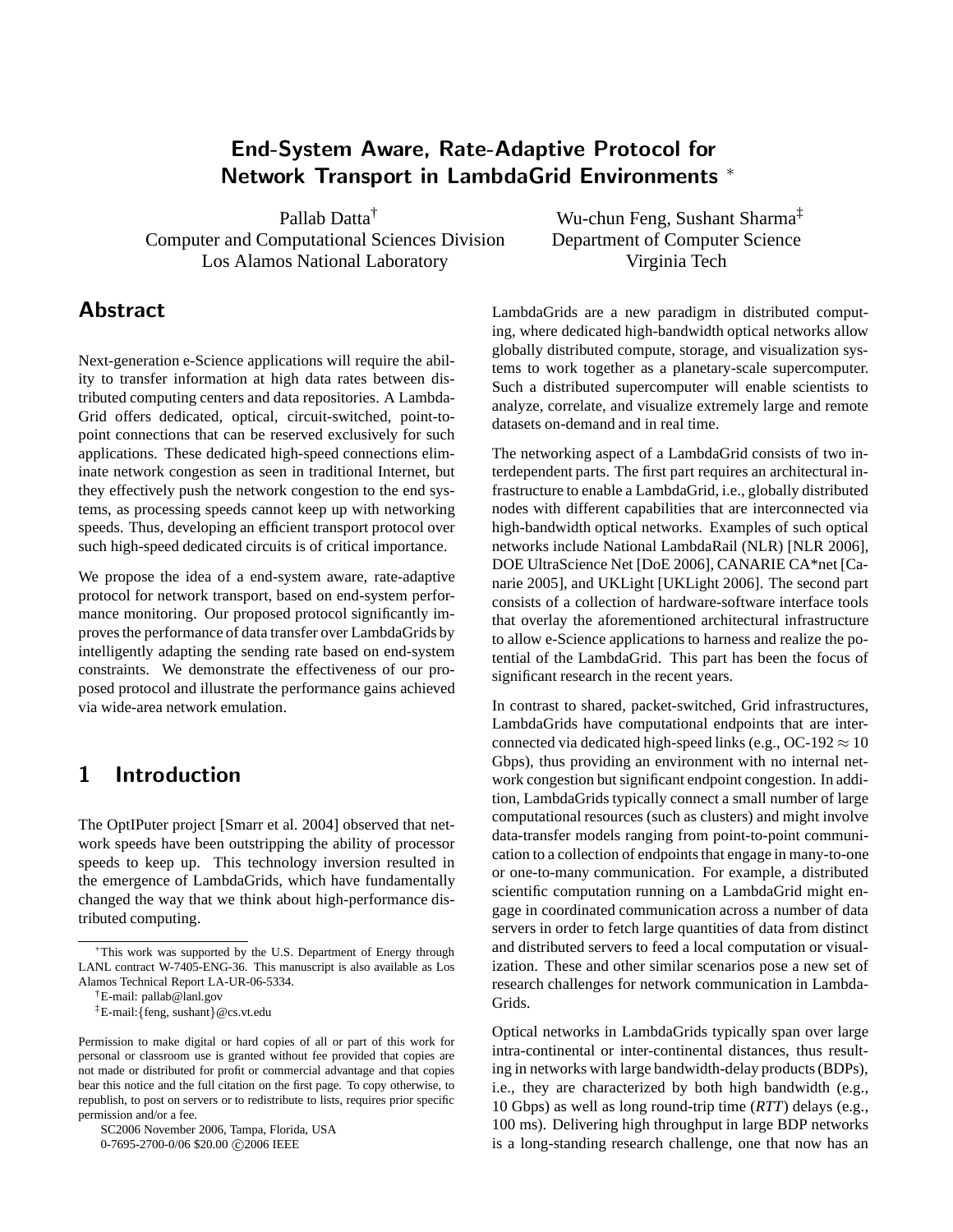entire workshop devoted to it — *The International Workshop on Protocols for Fast Long-Distance Networks (PFLDnet)*. TCP and its variants [Jacobson 1988; Brakmo and Peterson 2003; Mathis et al. 1996] have been used in shared, packet-switched networks for adjusting the sending rate depending on the inferred state of congestion *in* the network. Given that this type of congestion does not occur *in* a dedicated, circuit-switched, optical network; TCP and its variants have been shown to be inefficient in such networks [Feng and Tinnakornsrisuphap 2000]. Accordingly, researchers have pursued alternative solutions to overcome the the limitations of TCP/IP in large BDP networks and provide highperformance networking capabilities in such environments. In recent years, rate-controlled UDP/IP-based protocols [He et al. 2002; Xiong et al. 2005; Gu and Grossman 2004; Wu and Chien 2004; Dickens 2003; Zheng et al. 2004; Rao et al. 2004] have emerged as feasible alternatives.

For example, in RBUDP (Reliable Blast UDP), the sender transmits UDP data packets at a fixed bit rate, specified by the user. After all the data has been transmitted, the receiver sends the error-sequence numbers corresponding to the data packets that it did not receive (due to network congestion in a packet-switched network or end-system congestion in a circuit-switched network) to the sender via a TCP connection. The sender then re-transmits the error-sequenced data packets via UDP. The above cycle continues until the receiver has received all data packets successfully. In this manner, a reliable mechanism for packet delivery is imposed on top of the unreliable connectionless UDP.

Although RBUDP performs reasonably well in LambdaGrid environments [He et al. 2002], its main weakness is its inability to adapt its sending rate. This leads to unwanted packet losses, particularly when the receiving end-system is swamped with too many packets to process, i.e., the network outstrips the ability of the processor to keep up [Smarr et al. 2004].

The LambdaStream approach [Xiong et al. 2005] primarily supports visualization applications that can tolerate packet losses rather than applications that need reliable delivery (e.g., bulk data transfer). As such, our proposed endsystem aware, rate-adaptive protocol, described in Section 6, arguably provides a complementary solution to LambdaStream.

The UDP-based data transfer (UDT) protocol [Gu and Grossman 2004] proposes rate-based congestion control that is implemented as application-level processes running atop UDP. Though UDT performs better than TCP over large BDP networks, UDT's potential is not fully realized as it does not model the end-system interactions between the operating system (OS) and network that contribute to congestion. The lack of such a model then forces UDT to rely on intuitive, but theoretically unfounded, heuristics.

The approach proposed in [Zheng et al. 2004] can achieve relatively high circuit utilization if the initial sending rate is set appropriately, but like RBUDP, it lacks rate adaptation at the sender side, which leads to unwanted packet losses if the initial sending rate is set too high.

Overall, we argue that the main problem with all the aforementioned protocols is that because they do *not* rigorously model the end-system dynamics between the OS scheduler, network, and other applications, they only perform well in isolated scenarios, e.g., when network transport is essentially the *only* task running on the sending and receiving endsystems. However, in addition to network transport, the receiving (or sending) end-system oftentimes runs other processes — from a seemingly innocuous desktop environment like GNOME to a more intrusive real-time visualization and analysis of the received data, which may be computationally intensive. With respect to the latter, the OS on the receiving end-system must schedule a CPU-bound process (visualization and analysis) and an I/O-bound process (receiving data) simultaneously. Because the buffer size on the end-system's network interface card (NIC) is typically small, packets are routinely dropped due to buffer overflow, e.g., when the receiving-data process is not scheduled by the OS at appropriate times to transfer the packets from the line-card buffer on the NIC to physical memory. Transmitting data to such an end system (at a fixed rate relentlessly as in RBUDP or FRTP only exacerbates the problem of end-system congestion).

Therefore, we propose the notion of an end-system aware, rate-adaptive protocol, based on performance monitoring, to significantly improve the performance of data transport over a LambdaGrid. In particular, we focus on dynamically monitoring the packet losses at the receiving end-system so that it can be used as a trigger to modulate the sending rate, and hence, avoid further losses while still ensuring high circuit utilization in the presence of end-system constraints.

The rest of this paper is organized as follows. Section 2 describes the problem and potential approaches to the problem. Section 3 discusses the end-system task monitoring that is needed to support our end-system modeling, and hence, endsystem aware, rate-adaptive protocol. Section 4 provides an overview of the internals of an operating system (OS) that are relevant to network scheduling over LambdaGrids, including the life cycle of a process and the structure of processor run-queues and task migration. With an understanding of the key OS internals for LambdaGrid networking in place, Section 5 presents detailed performance models for receiver-driven feedback in support of preemptive data transfer and theoretically proves the impossibility of accurately estimating the process context-switch intervals in a generalpurpose OS (such as Linux) at the receiving end-system. Consequently, current rate-adaptive protocols that are based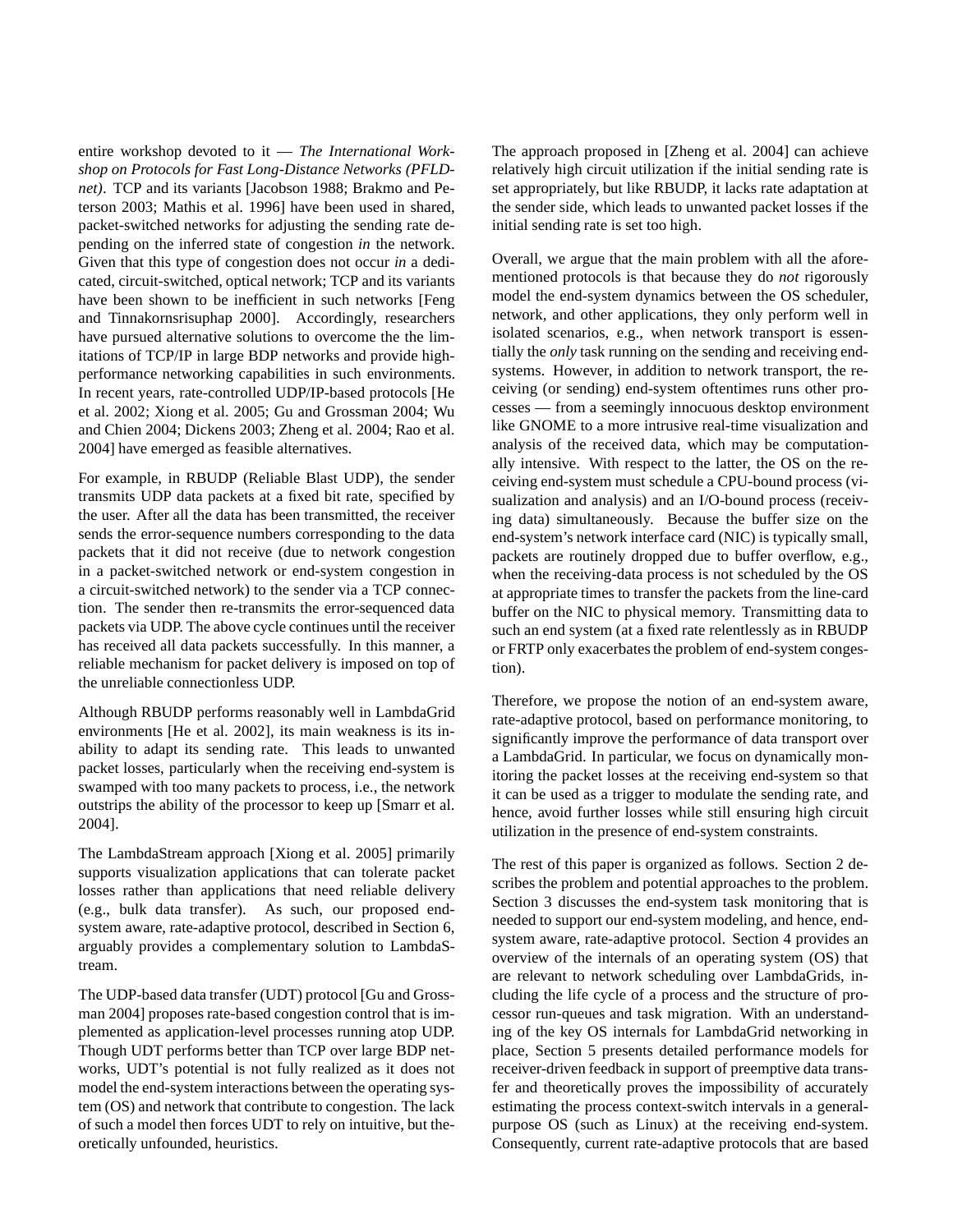on such estimations are flawed, and Section 5 closes with an illustration of this via a network-emulation study. Section 6 presents our end-system aware, rate-adaptive protocol, followed by experimental results in Section 7. Finally, we conclude the paper in Section 8.

## 2 Problem Depiction & Approaches

Dense wavelength division multiplexing (DWDM) allows optical fibers to carry hundreds of wavelengths of 2.5 to 10 Gbps each for a total of terabits per second (Tbps) capacity per fiber. A LambdaGrid is a set of distributed resources directly connected with such DWDM links, in which network bandwidth is no longer the key performance limiter to communication.

Network performance can be substantially improved in LambdaGrid environments if packet losses (due to endsystem congestion) are avoided, e.g., when the receiving endsystem OS is context-switched to another process other than the networking process. The following are some possible approaches:

- A real-time OS (RTOS) can be employed. A RTOS allows hard deadlines to be specified for tasks. However, a RTOS is generally expensive to maintain and unlikely to be adopted by the general scientific community. Furthermore, device driver and hardware support is not commonplace for a RTOS. For example, no 10-Gigabit Ethernet NIC support currently exists in a RTOS.
- The buffer size on the network interface card (NIC) can be increased so that packets are not dropped when the OS is not ready to handle them. However, this is a very expensive hardware solution that NIC vendors will not provide.
- Various parameters of an OS scheduler, such as maximum allocated timeslice and maximum dynamic-bonus priority granted to an I/O process, may be adjusted to reduce packet loss. However, this leads to custom OS kernels for applications, and application scientists running in LambdaGrid environments would rather not deal with customized kernels (or kernel patches) to improve their network performance.
- A feedback-based, network-scheduling protocol can allow the receiver to proactively deliver feedback to the sender, e.g., to suspend transmission of data for a specified interval of time, based on the monitoring of the dynamic priority and scheduling of tasks at the receiving end-system. These approaches have been studied by [Banerjee et al. 2006; Datta et al. 2006]; however, they cannot accurately estimate the context-switch intervals, as will be proven in Section 5, and can also lead

to poor circuit utilization, due to their *"stop-and-go"* approach.

Given that a feedback-based, network-scheduling protocol is the most feasible approach of the above alternatives, we demonstrate in this paper the problems with a feedback-based network-scheduling algorithm that is based on end-system monitoring using a *"stop-and-go"* approach. More specifically, we rigorously expose the problems with the latest, and arguably, one of the best-performing algorithms over LambdaGrids called RBUDP<sup>+</sup> [Datta et al. 2006] and propose a new end-system aware, rate-adaptive protocol called  $RAPID<sup>+</sup>$  that addresses these problems.

### 3 End-System Task Monitoring

As part of our initial study in [Datta et al. 2006], we monitored end-system performance, so as to identify forecasted periods of end-system congestion. By predicting the time at which the receiving end-system OS may allocate a large timeslice to a CPU-intensive process (and hence, not respond to packet-handling interrupts from the NIC), we can approximately estimate when end-system congestion might occur.

In [Datta et al. 2006], a soft real-time (SRT) process was implemented at the receiving end-system in order to predict periods of end-system congestion and to send explicit feedback notification back to the sender to stop data transfer for a specified duration of time. This was then used to implement a feedback-based, network-scheduling protocol on the Linux 2.6 kernel. That is, we modified the *Reliable Blast UDP* (RBUDP) protocol and studied the performance of this modified protocol (named  $RBUDP<sup>+</sup>$ ) under varying transmission rates. A similar approach was studied in [Banerjee et al. 2006], but its feedback mechanism was based on monitoring the priority levels of tasks using MAGNET (Monitoring Apparatus for General KerNel-Event Tracing) [Feng et al. 2002; Gardner et al. 2003] and had the limitation that it worked only for round-trip time (*RTT*) values on the order of 100 ms or less. Since a typical LambdaGrid environment could experience much higher RTT values, the work in [Banerjee et al. 2006] was not general enough and invalidated the use of this approach under such conditions. Ultimately, however, the fundamental problem with both the approaches studied in [Banerjee et al. 2006; Datta et al. 2006] is that they attempt to decide exactly when to suspend data transmission at intermittent intervals, i.e., the *"stop-and-go"* approach, thus resulting in low circuit utilization.

The following sections illustrate the difficulties and limitations that we encountered during our implementation of  $RBUDP<sup>+</sup>$  proposed in [Datta et al. 2006]. The ensuing sections also describe why this approach is not accurate due to the dynamics of process handling in a Linux kernel.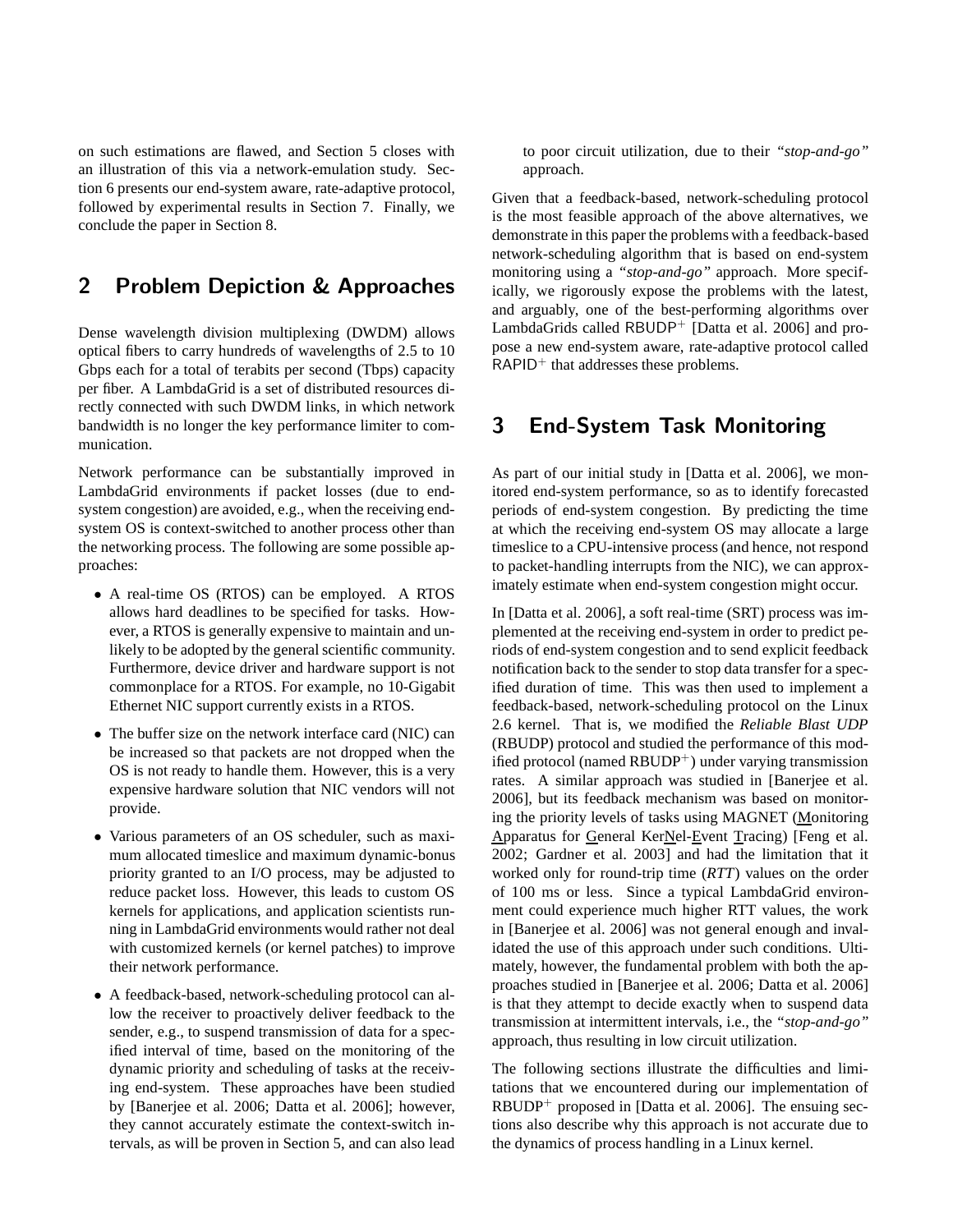

Figure 1: Different states of a process during its life cycle

## 4 OS Internals for Networking

Here we provide an overview of the internals of an operating system (OS) that are relevant to network scheduling over LambdaGrids, specifically the life cycle of a process and the structure of processor run-queues and task migration. For the sake of convenience, we focus on the Linux OS, particularly given its ubiquity in LambdaGrid environments.

### 4.1 Life Cycle of a Linux Process

Below we outline the different states that a process migrates through from its invocation until it exits from the *process table*. These changes can occur, for example, when the process makes a system call, it is someone else's turn to run, an interrupt occurs, or the process asks for a resource that is currently not available.

A newly created process enters the system in State 1 as shown in Figure 1. If the process is simply a copy of the original process (i.e., a fork but not an exec), it then begins to run in the state that the original process was in (State 3 or State 4). If an exec() is made, then the process will end up in kernel mode (State 4). It is possible that the fork()-exec() was done in system mode, and the process goes into State 3. However, this is highly unlikely.

When a process is running, an interrupt may be generated (more often than not, this is the system clock), and the currently running process is preempted (State 2). This is the same state as State 2 because it is still ready to run and in main memory. The only difference is that the process was just kicked off the processor.

When the process makes a system call while in user mode

(State 3), it moves into State 4 where it begins to run in kernel mode. Assume at this point that the system call made was to read a file on the hard disk. Because the read is not carried out immediately, the process goes to sleep, waiting on the event that the system has read the disk and the data is ready. It is now in State 5. When the data is ready, the process is awakened. This does not mean it runs immediately, but rather it is once again ready to run in main memory (State 2).

If a process that was asleep is awakened (perhaps when the data is ready), it moves from State 5 (sleeping) to State 2 (ready to run). This can be in either user mode (State 3) or kernel mode (State 4).

A process can end its life by either explicitly calling the exit() system call or having it called for them. The exit() system call releases all the data structures that the process was using. If the exiting process has any children, they are "inherited" by init.  $\frac{1}{1}$  One value stored in the process structure is the PID of that process' parent process. This value is (logically) referred to as the parent process ID or PPID. When a process is inherited by init, the value of its PPID is changed to 1 (the PID of init).

A process state change can cause a context switch in several different cases. One case is when the process voluntarily goes to sleep, which can happen when the process needs a resource that is not immediately available. When a process puts itself to sleep, it sleeps on a particular wait channel (WCHAN). When the event that is associated with that wait channel occurs, every process waiting on that wait channel is awakened.

When a process puts itself to sleep, it voluntarily relinquishes the CPU. A process that puts itself to sleep can then set the priority at which it will run when it awakens. Normally, the kernel process-scheduling algorithm calculates the priorities of all the processes. However, in exchange for voluntarily giving up the CPU, the process is allowed to choose its own priority.

#### 4.2 Process Run-Queues & Task Migration

The run-queue data structure is the most basic structure in the Linux 2.6 scheduler; there is one run-queue per processor. Essentially, a run-queue keeps track of all runnable tasks assigned to a particular CPU. In Linux 2.6, there are two priority arrays, one is the *active array* and the other is the *expired array*. These are queues of runnable processes per priority level.

Each of these arrays consists of different queues of runnable processes with each set at a different priority level. For ex-

<sup>&</sup>lt;sup>1</sup>init is the parent of all processes. Its primary role is to create processes from a script stored in the file **/etc/inittab**. This file usually has entries which cause init to spawn **gettys** on each line that users can log in. It also controls autonomous processes required by any particular system.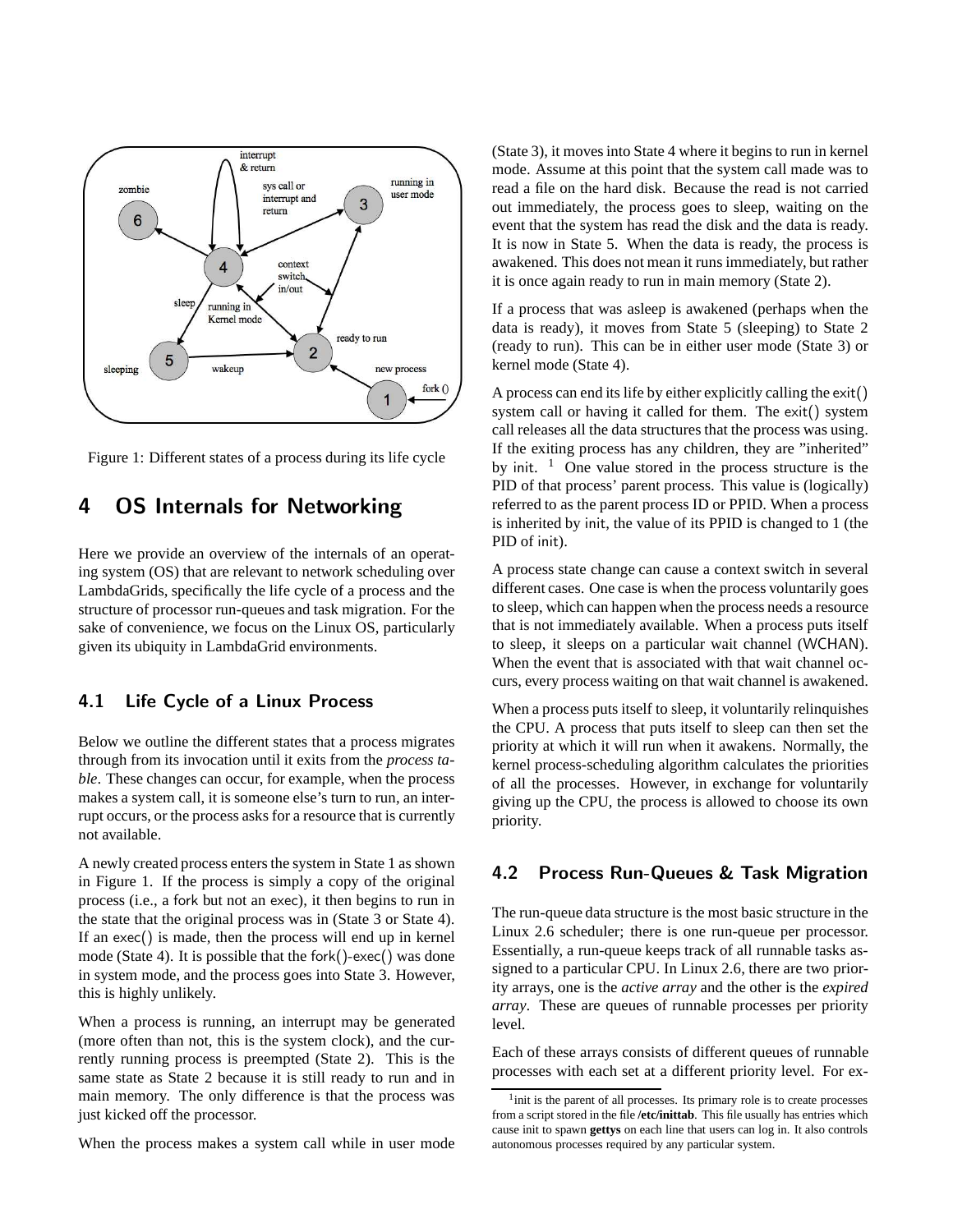ample, in Figure 2 we have different processes in the active array varying between priority levels  $1 \cdots m$ . Each priority level can have a varying number of tasks, with each having a particular allocated *timeslice* for execution and a static priority (set relative to task niceness) and dynamic priority (set equal to the priority level).



Figure 2: Active and expired priority arrays at different priority levels.

Similarly, we have a set of processes between priority levels  $1 \cdots m$  in the *expired array*. All tasks have a static priority, often called a nice value. In Linux, nice values range from -20 to +19, where higher values correspond to lower priority (tasks with high nice values are nicer to other tasks). By default, tasks start with a static priority of 0, but that priority can be changed via the nice() system call. A task's static priority is stored in its *static prio* variable, where *p* is a task, *p*→*static\_prio* is its static priority.

The Linux 2.6 scheduler rewards I/O-bound tasks and punishes CPU-bound tasks by adding or subtracting a task's static priority. The adjusted priority is called a task's dynamic priority and is accessible via the task's *prio* variable (e.g.  $p \rightarrow prio$  where p is a task). If a task is interactive (the scheduler's term for I/O-bound), its priority is boosted. For more details about how the dynamic priorities are calculated, interested readers should refer to [LinuxScheduler 2005]. At the end of its timeslice, each task's dynamic priority is recalculated, based on the bonus (which again depends on the average sleep time of the task). Depending on the value of the newly calculated dynamic priority and whether other tasks in the *active array* have surpassed their *STARVATION LIMIT*, a task can get re-entered into any of the priority levels in the *active array* or may be migrated to the *expired array*.

## 5 End-System Modeling and Evaluation

Building on our understanding of the key OS internals for LambdaGrid networking, this section first presents detailed performance models for receiver-driven feedback in support of preemptive data transfer. These performance models then form the basis of our proof on the impossibility of accurately estimating the process context-switch intervals in a generalpurpose OS at the receiving end-system, estimations that current state-of-the-art rate-adapting protocols depend upon. Finally, the section concludes with a network emulation that empirically demonstrates the above problem.

There are several scenarios that can occur in the kernel, and we illustrate why it is impossible to accurately estimate the time bounds for which a process will be context-switched out, thus effectively invalidating the "stop-and-go" approach of proactive feedback from the receiver, as proposed in RAPID [Banerjee et al. 2006] and in RBUDP<sup>+</sup> [Datta et al. 2006]. We provide an in-depth derivation of different possibilities of task-migration scenarios in the kernel and analyze how easy or difficult it is to estimate accurate time bounds for which to suspend data transfer.

Here we propose two end-system models: the *constant model* and the *varying model*. The constant model assumes that the fraction of tasks from each priority level that gets re-inserted to the active array is a constant across all priority levels (when such a scenario occurs). In the varying model, we assume that the fraction of tasks from each priority level that gets re-inserted to either the active array or in the expired array ahead of the I/O-task varies with the priority levels.

#### 5.1 Notation

The following are the notations that we will be used in this section:

•  $\alpha_i$ : No of tasks in the *i*<sup>th</sup> level of active array.

 $i = 1, 2 \cdots m$  (Figure 2).

•  $\beta_i$ : No of tasks in the *i*<sup>th</sup> level of expired array.

$$
i = 1, 2 \cdots m
$$
 (Figure 2).

- $\bullet$   $t_k^j$  $\int_{k}^{j}$ :  $k^{th}$  task in the  $j^{th}$  level
	- $j = 1, 2 \cdots m$  $k = 1, 2 \cdots \alpha_i$  or  $k = 1, 2 \cdots \beta_i.$
- $\bullet$   $T_{k}^{j}$  $k^{j}$ : value of timeslice of the  $k^{th}$  task in the  $j^{th}$  level

$$
j=1,2\cdots m
$$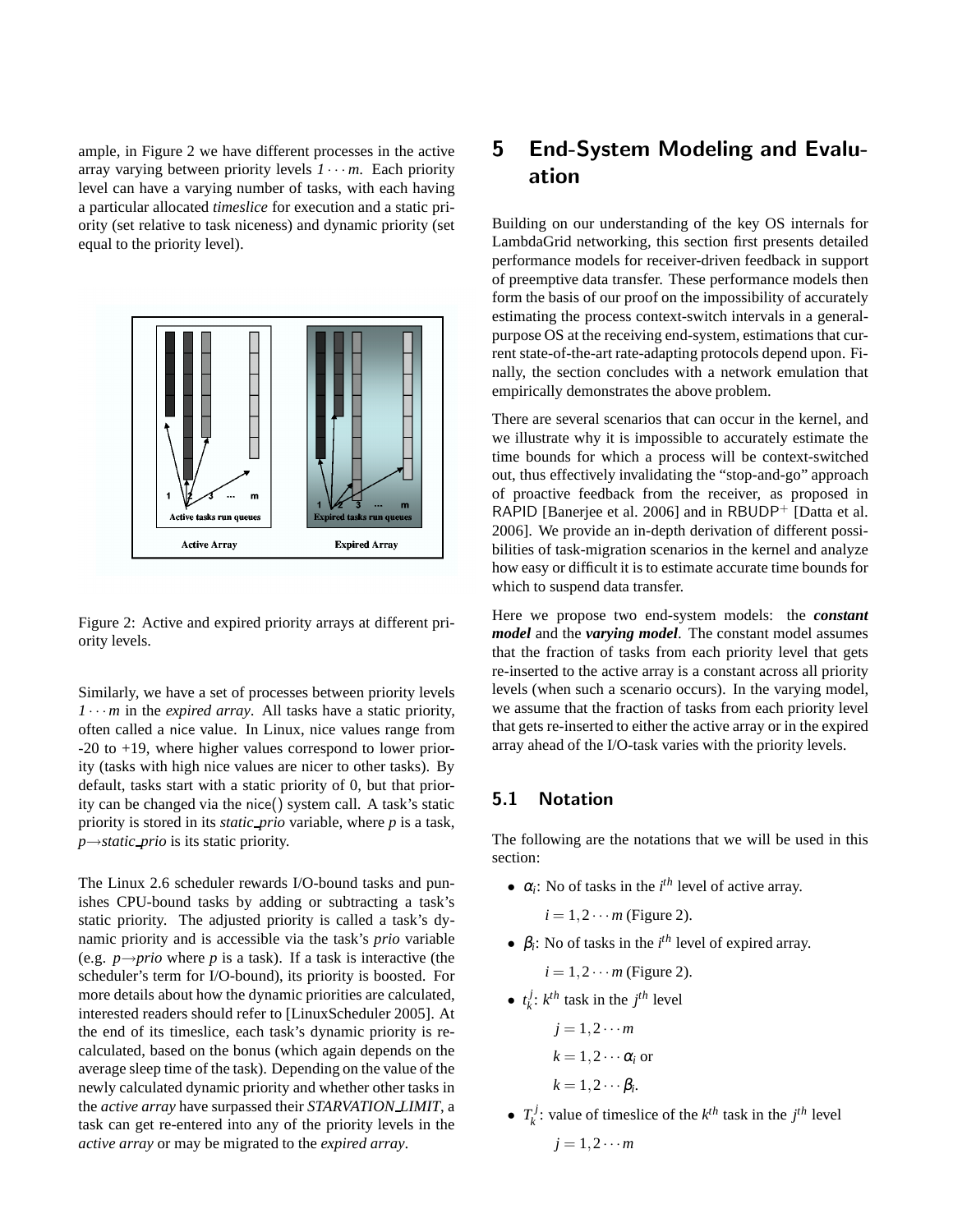$$
k=1,2\cdots\alpha_i\text{ or }
$$

$$
k=1,2\cdots\beta_i.
$$

- $\bullet$   $D_k^{j, current}$  $\mu_k^{j, current}$ : Current dynamic priority of  $k^{th}$  task in the  $j^{th}$ level.
- $D_k^{j,new}$ : New dynamic priority value at the end of the timeslice of  $k^{th}$  task in the  $j^{th}$  level..
- $\bullet$   $\delta$ : maximum deviation of dynamic priority for an I/Obound task.
- $\bullet$   $\rho$ : is the constant fraction of tasks from each level in the active array, that gets re-inserted into the active array (used in constant model).
- $\bullet$   $\rho_i$ : is the fraction of tasks from each level that gets re-inserted into the active array or in the expired array ahead of the I/O-task (used in varying model).
- ∆: time period for which tasks might enter the waitqueue waiting for other resources.
- $I_{t_k^j}$ : Task indicator, indicates whether the task is in the active or expired array.

$$
I_{t_k^j} = \begin{cases} 1 & \text{if } t_k^j \in \text{ActiveArray} \\ 0 & \text{if } t_k^j \in \text{ExplicitArray} \end{cases} \tag{1}
$$

• T: Total time period to stop the data transfer.

#### 5.2 Performance Models

The following equations illustrate the constant and the varying models for the different scenarios of task migration in the kernel, based on its newly calculated dynamic priority.

Suppose the current dynamic priority of the I/O-bound task, which is the  $k^{th}$  task at the  $j^{th}$  level is  $D_k^{j, current}$ . Let the new which is the  $k^2$  task at the  $j^2$  level is  $D_k$ . Let the hew dynamic priority of the I/O-bound task at the end of its timeslice be  $D_k^{j, new} = D_k^{j, current} - \delta = D_0$ , irrespective of whether it is re-entered in the active array or dispatched to the expired array.

**Case I**: Let  $I_{t_i^j} = 1$  for the I/O-bound task after re-calculation of the dynamic priority with  $\rho = \rho_i = 0$  and for all other tasks in the active array,  $t_k^j$  $I_k^J(\forall k, j = 1, 2 \cdots m) I_{t_k^j} = 0.$ 

*Varying Model*: The total time for which the transmission needs to be suspended in order to avoid data losses can be **accurately** calculated in this scenario and is given by:

$$
T = \sum_{j=1}^{m} \sum_{k=1}^{\alpha_i} T_k^j + \Delta
$$

The ∆ factor accounts for tasks which migrate to the waitqueue waiting for some resources or results.

**Case II**: Let  $I_{t_k^j} = 1$  for the I/O-bound task after re-calculation of the dynamic priority but with  $\rho \neq 0$ . In this case, some tasks  $\rho \cdot t_k^j$  $\chi_k^J$  ( $\forall k, j = 1, 2 \cdots m$ ) from the active array are reentered into the active array, hence  $I_{t_k^j} = 1$ , and for these tasks,  $D_k^{j,new} > D_0.$ 

*Varying Model*: This case is similar to Case I. Here, the total time that the data transfer needs to be suspended is equal to the summation of the timeslices of all the tasks that are in the active array (before calculation of their new dynamic priority) and the time period for which the tasks are in the wait queue.

$$
T = \sum_{j=1}^{m} \sum_{k=1}^{\alpha_i} T_k^j + \Delta
$$

**Case III**: Let  $I_{t_k^j} = 1$  for the I/O-bound task after recalculation of the dynamic priority. As in Case II, we consider the case where  $\rho \neq 0$  and some tasks  $\rho \cdot t_k^j$ *k* (∀*k*, *j* =  $1, 2 \cdots m$ ) from the active array are re-entered into the active array, i.e.  $I_{t_k^j} = 1$ ; but unlike Case II,  $D_k^{j,new} \le D_0$  for these tasks.

• *Constant Model*: In this case, the total time to suspend the data transfer is equal to the summation of the timeslices of all the tasks in the active array (before recomputation of their dynamic priorities), the summation of the timeslices of the fraction of tasks that keeps reentering the active array at priority levels greater than *D*<sub>0</sub>. Hence, the total time is given as:

$$
T = \sum_{j=1}^{m} \sum_{k=1}^{\alpha_i} T_k^j + \sum_{j=1}^{D_0} \sum_{k=1}^{\rho \alpha_i} T_k^j + \sum_{j=1}^{D_0} \sum_{k=1}^{\rho^2 \alpha_i} T_k^j + \sum_{j=1}^{D_0} \sum_{k=1}^{\rho^3 \alpha_i} T_k^j + \cdots + \Delta
$$

The  $\Delta$  factor accounts for time intervals if all the processes enter the wait queue and are waiting for certain resources or results.

• *Varying Model*: In this case, we assume that the fraction of tasks from each priority level *i* that re-enters the active array at a priority level higher than  $D_0$  is given by  $\rho_i$ , instead of a constant ratio  $\rho$  as considered in the varying model. The total time is calculated as follows:

$$
T = \sum_{j=1}^{m} \sum_{k=1}^{\alpha_i} T_k^j +
$$
  
\n
$$
\left(\sum_{j=1}^{D_0} \sum_{k=1}^{p_1 \alpha_1} T_k^j + \sum_{j=1}^{D_0} \sum_{k=1}^{p_2 \alpha_2} T_k^j + \cdots + \sum_{j=1}^{D_0} \sum_{k=1}^{p_{m_1} \alpha_m} T_k^j + \cdots \right)
$$
  
\n
$$
\left(\sum_{j=1}^{D_0} \sum_{k=1}^{p_1^2 \alpha_1} T_k^j + \sum_{j=1}^{D_0} \sum_{k=1}^{p_2^2 \alpha_2} T_k^j + \cdots + \sum_{j=1}^{D_0} \sum_{k=1}^{p_{m_1}^2 \alpha_m} T_k^j + \cdots \right)
$$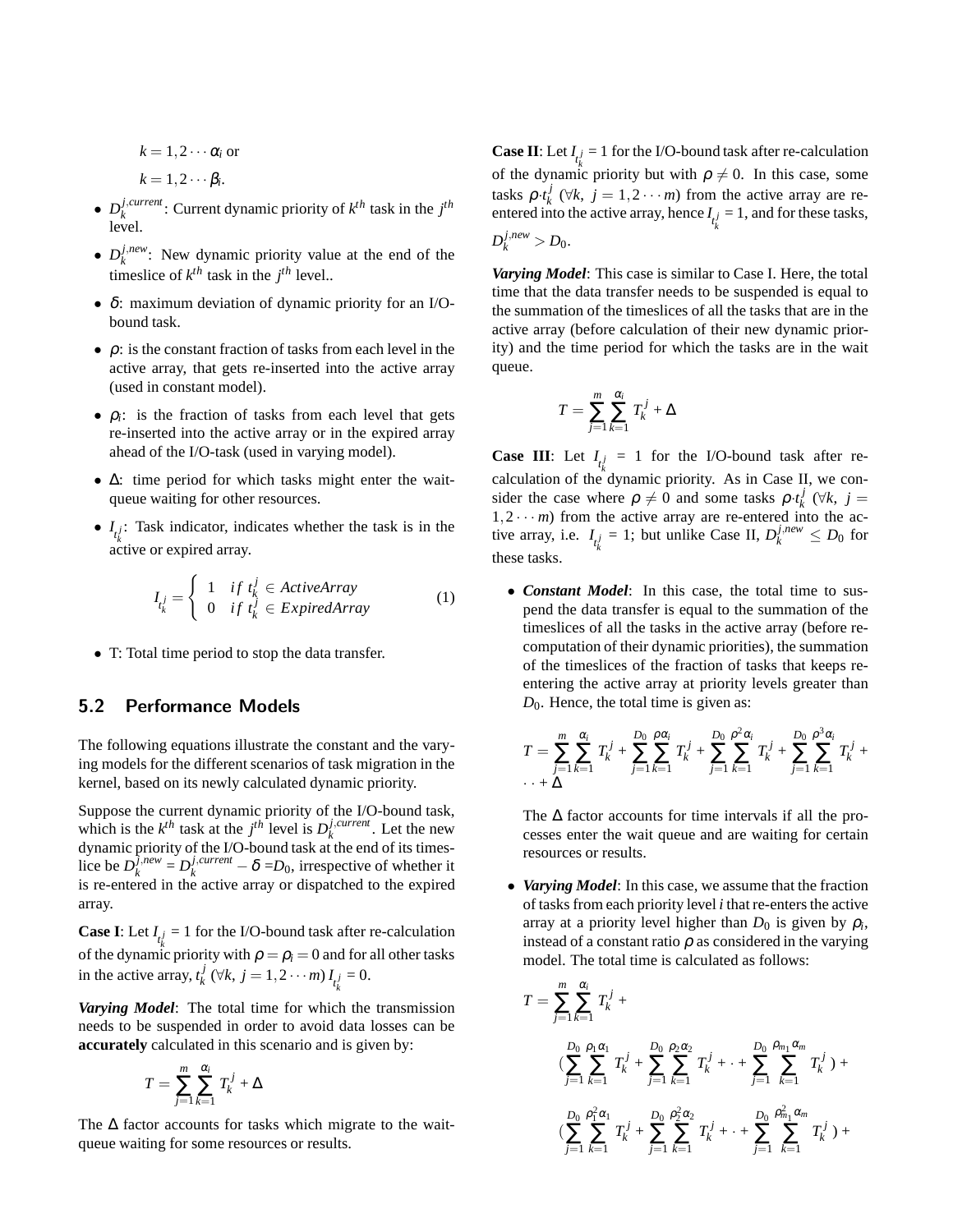$$
(\sum_{j=1}^{D_0} \sum_{k=1}^{p_1^3 \alpha_1} T_k^j + \sum_{j=1}^{D_0} \sum_{k=1}^{p_2^3 \alpha_2} T_k^j + \cdots + \sum_{j=1}^{D_0} \sum_{k=1}^{p_{m_1}^3 \alpha_m} T_k^j) + \cdots
$$
  
+ 
$$
\Delta
$$

As can be observed from the equations, the calculation of either the approximate or exact total time involves a recursive addition of the timeslices of a *fraction* of tasks that re-enter the active array. However, it is impossible to estimate (1) the exact fraction of tasks that re-enter the active array, (2) the timeslices of tasks that re-enter the active array (which is based on the average sleep time of the task), (3) whether all the tasks would finish their timeslices before re-entering the active array, and (4) the value of  $\Delta$  as all tasks migrate from State 5 to State 2. Consequently, it is impossible to predict the time period for stopping the sender from sending data since no accurate or approximate estimation can be made. This "corner case" ultimately results in a partial failure of the feedback-based *"stop-and-go"* approaches proposed in [Banerjee et al. 2006; Datta et al. 2006].

**Case IV**: Let  $I_{t_i^j} = 0$  for the I/O-bound task after recalculation of the dynamic priority. Consider that  $\rho = 0$  and all tasks *t j*  $\chi_k^J$  ( $\forall k, j = 1, 2 \cdots m$ ) from the active array are dispatched to the expired array, i.e.  $I_{t_k^j} = 0$ , and their priorities are  $D_k^{j,new} > D_0$ .

*Varying Model*: In this scenario, all the tasks in the active array migrate to the expired array, but at a lower priority as compared to the I/O task. Therefore, the total time can be calculated as the summation of the timeslices of all the tasks in the active array along with the wait period (if all tasks enter the wait queue). So, the total time is given as follows:

$$
T = \sum_{j=1}^{m} \sum_{k=1}^{\alpha_i} T_k^j + \Delta
$$

**Case V**: Let  $I_{t_k^j} = 0$  for the I/O-bound task after re-calculation of the dynamic priority. Consider that  $\rho = 0$  and all tasks  $t_k^j$ *k* ( $∀k$ ,  $j = 1, 2 \cdots m$ ) from the active array are dispatched to the expired array, i.e.,  $I_{t_k^j} = 0$ , but that their newly calculated priorities are  $D_k^{j,new} \leq D_0$ .

*Varying Model*: In this scenario, the total time can be calculated as the summation of the timeslices of all tasks in the active array and the timeslices of these tasks when they are entered in the expired array at a priority level higher than  $D_0$ . Thus, the total time becomes

$$
T = \sum_{j=1}^{m} \sum_{k=1}^{\alpha_i} T_k^{j} + \sum_{j=1}^{D_0} \sum_{k=1}^{\beta_i} T_k^{j} + \Delta
$$

**Case VI**: Let  $I_{t_i^j} = 0$  for the I/O-bound task after re*k* calculation of the dynamic priority. Consider the case where  $\rho \neq 0$ , and hence, some tasks,  $\rho \cdot t_k^j$  $\chi_k^j$  ( $\forall k, j = 1, 2 \cdots m$ ) from the active array are re-entered in the active array, i.e.  $I_{t_k^j} = 1$ .

This scenario is similar to **Case III**, and the total time for the varying and the constant model can be given by the equations derived above for Case III. Since it is impossible to accurately predict the fraction of tasks that are re-entered in the active array as well as their future timeslices, prediction of the time period is impossible.

As can be observed in all the six cases described above, there are many dynamics in the kernel that cannot be accurately estimated by the soft real-time process in order to schedule feedback at the correct instant in time — particularly, calculating the feedback to stop data transmission for an exact duration of time. The kernel cannot be certain how the task timeslices get utilized, nor can it be sure about the time interval  $(\Delta)$  for which all processes might enter the sleep queue (State  $5 \rightarrow 2$  in Figure 1).

In the next subsection, we will illustrate the performance drawbacks that we observed as part of our feedback-based *"stop-and-go"* approach in [Datta et al. 2006] due to the inaccuracy of prediction of the time intervals for which a process gets context-switched out. (These drawbacks also apply to [Banerjee et al. 2006].)

#### 5.3 Performance Evaluation: "Stop-And-Go" Scheduling

To emulate a very fast LambdaGrid network, we connected two machines back-to-back with Chelsio 10-Gigabit Ethernet (10GigE) adapters. The details of the experimental setup can be found in [Datta et al. 2006].

We transferred a file of size 700MB via RBUDP [He et al.  $2002$ ] and RBUDP<sup>+</sup> [Datta et al. 2006]. For both protocols, we measured the end-system to end-system transfer time for sending rates between  $0.8$ -3.4 Gbps.<sup>2</sup> We performed emulation studies under two scenarios: (1) the receiving endsystem was under no additional computational load, and (2) the receiving end-system was loaded with a synthetic load.

Figure 3 shows that in the case of no additional computational load, the RBUDP<sup>+</sup> protocol actually performs worse than the traditional RBUDP protocol. In addition, it shows that the total data transfer time actually decreases steadily up to a transmission rate of 2.6 Gbps and then increases slowly for both the schemes. In the absence of any other load, the normal RBUDP scheme keeps sending data from the sender to the receiver and the I/O-bound process never gets context-switched out. In comparison, RBUDP<sup>+</sup> aggressively stops the sender from sending data at certain instances

 $2$ Note: We did not enable any of the offload engine support that was available on the Chelsio NIC's as they only directly support TCP, not UDP.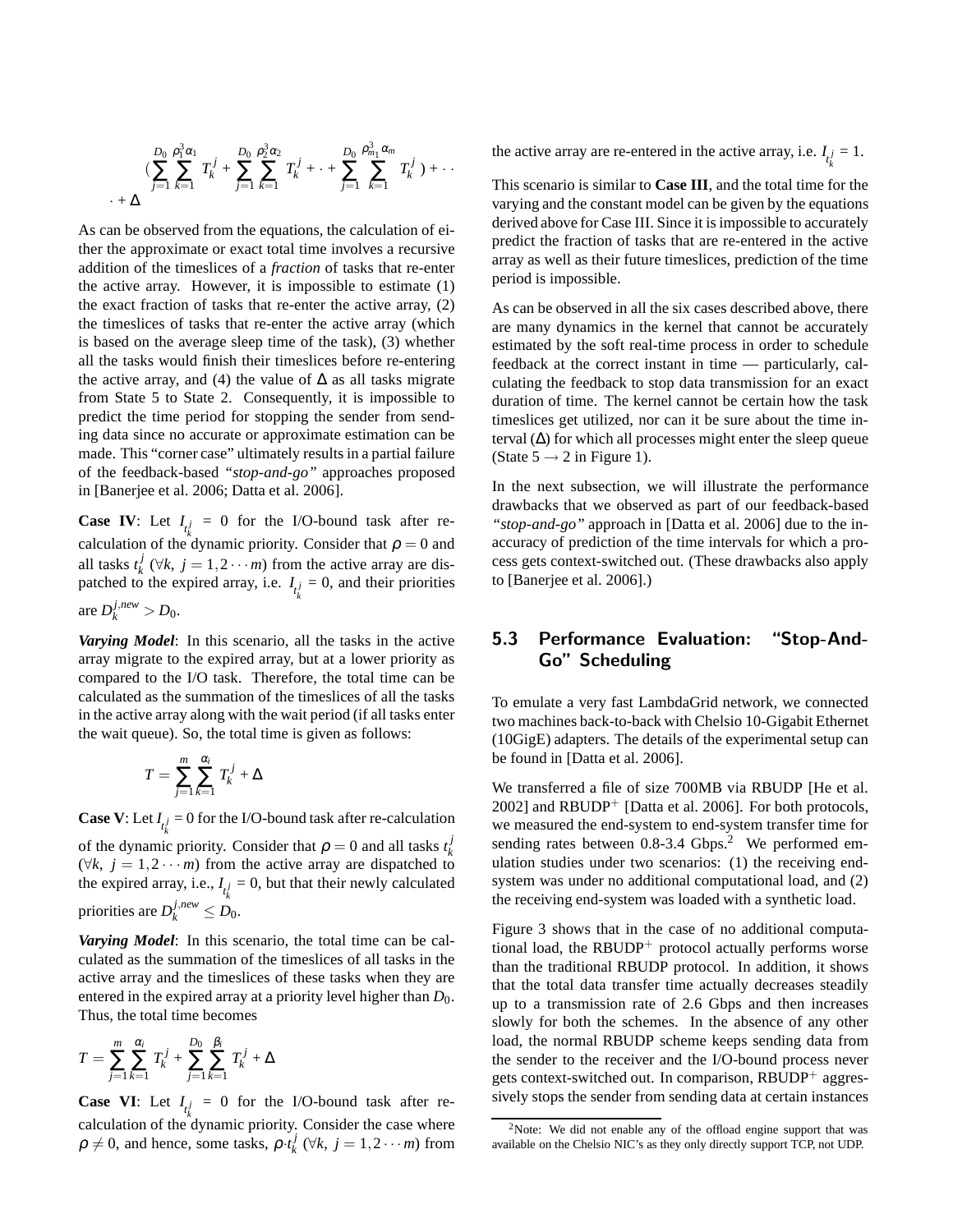

Figure 3: Comparison of data transfer times for RBUDP<sup>+</sup> and RBUDP at no load



Figure 4: Comparison of data transfer times for RBUDP<sup>+</sup> and RBUDP under load

during its data transfer. This results in RBUDP<sup>+</sup> consuming slightly more time for the total data transfer as compared to the RBUDP scheme. As can be seen this *"stopand-go"* approach definitely leads to poor circuit utilization. The RBUDP<sup>+</sup> protocol required  $6.6\%$  -50.5% more time in data transfer as compared to RBUDP protocol.

On the other hand, in the presence of a synthetic load, Figure 4 shows that RBUDP<sup>+</sup> generally performs as well as or better than RBUDP, particularly at rates greater than 2.4 Gbps. The primary reason for this is that at such high data rates, the receiver simply gets swamped with too much data. The RBUDP<sup>+</sup> protocol prohibits such a scenario by proactively stopping the sender from sending any data by predictively estimating the time instances for which the I/O-bound process will get context-switched out and by transmitting feedback to the sender at the appropriate time. However, due to the inaccuracies in the prediction (as outlined in Section 5), we see that  $RBUDP<sup>+</sup>$  does not perform as well at lower sending rates.

# 6 RAPID<sup>+</sup>: Rate-Adaptive Protocol for Information Delivery

Because TCP has been shown to be inefficient in networks with large bandwidth-delay products (BDPs) [Borman et al. 1992; Feng and Tinnakornsrisuphap 2000], a number of TCP enhancements have been proposed to upgrade TCP's congestion control and/or flow control. Examples include High-Speed TCP [Floyd 2003], FAST TCP [Jin et al. 2005], and ScalableTCP [Kelly 2003]. These protocols are proposed to be implemented in the kernel space and require modifications to the OS. To avoid the complexity of kernel changes, other groups of researchers have proposed new transport protocols which are implemented as application-level processes running atop UDP. Examples include SABUL [Gu et al. 2003], UDT [Gu and Grossman 2003], Tsunami [Tsunami 2006], and RBUDP [He et al. 2002]. These protocols are rate-based, rather than window-based like TCP, because they are regarded as a more efficient solution for high-speed networks [Walrand and Varaiya 2000].

Our proposed  $\mathsf{RAPID}^+$  is an end-system aware, rate-adaptive protocol that fundamentally differs from the aforementioned protocols in that it models the dynamics of end-system interactions between the OS and the network and intelligently adapts its rate based on information from this model in order to achieve high circuit utilization while simultaneously allowing multiple applications to run on the end-systems.

In  $RAPID^+$ , we propose to use a UDP blast channel for data transfer from the sender to a receiver and a TCP control channel from the receiver to the sender for acknowledging receipt of data and for the notification of lost packet sequences at the receiver, which can be re-transmitted from the sender (shown in Figure 5). A new session starts with a TCP connection establishment between the sender and the receiver. The sender opens a TCP listening port and waits for an incoming connection attempt. A TCP connection is established upon receipt of a request from the receiver. The sender and receiver then exchange a set of parameters via the TCP connection, such as the user-specified sending rate and UDP data channel's port number. The end-to-end RTT and the NIC buffer capacity can also be conveyed as part of the initial connection setup.

After successful control-channel establishment and parameter exchange over TCP, the data transfer on the end-to-end circuit starts over the UDP channel. During the data transfer, the sender is responsible for data transmission and retransmission based on feedback from the receiver. Prior to the data transfer, the sender and receiver negotiate an *initial sending rate*. The sender starts blasting data to the receiver at this initial rate. At the receiving end, the rate at which the receiving application reads the data is calculated based on the packets received as compared to the packets sent by the UDP blast,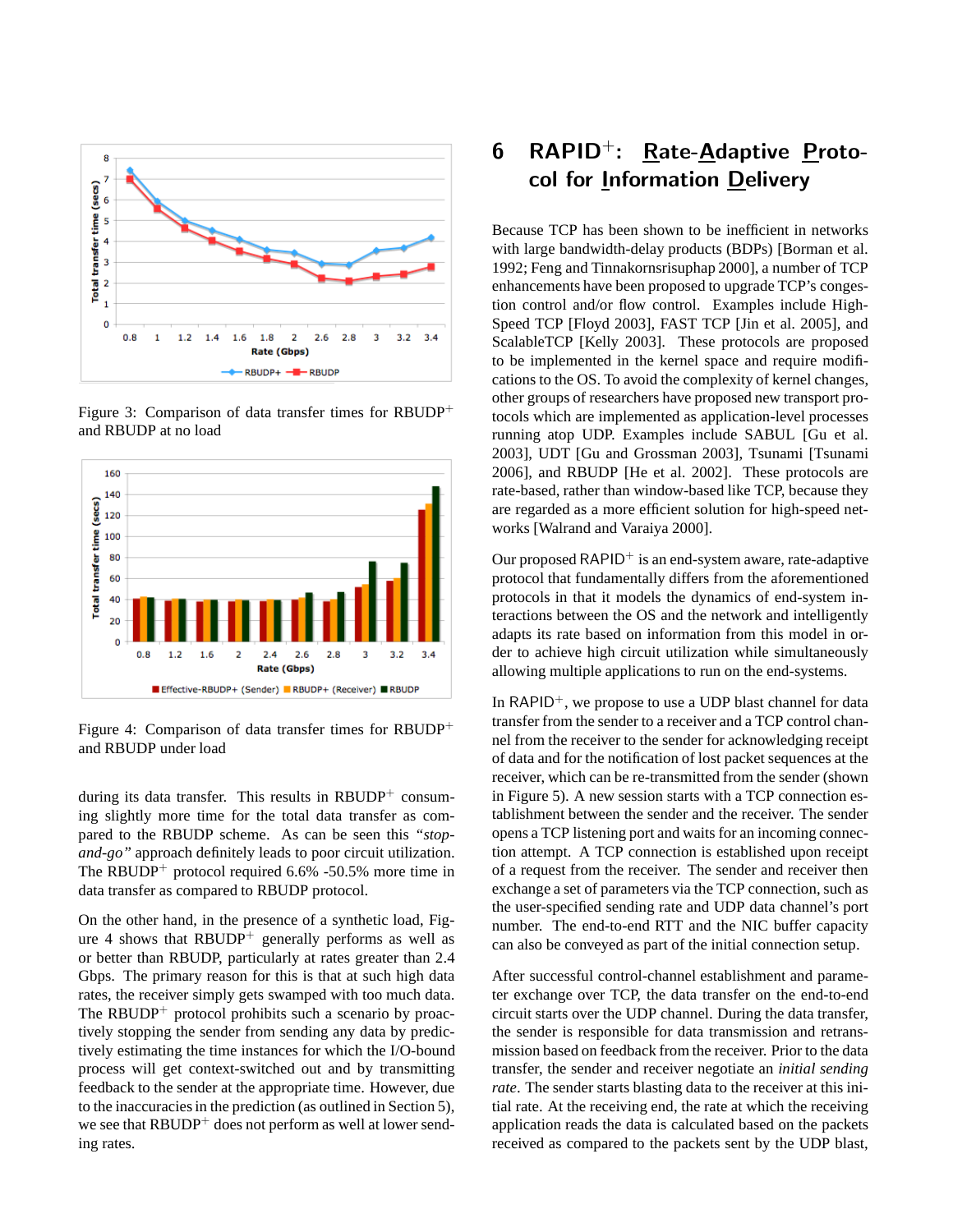

Figure 5: RAPID<sup>+</sup>: Rate-Adaptive Protocol for Information Delivery

and the sequence numbers (SN's) of the packets that are *not* received are marked to be re-sent by the sender in subsequent intervals. All this information is then used to tune the sending rate appropriately.

Based on the measurements made by the receiving endsystem, a feedback message is sent back to the sender. This message notifies the sender of the receiver's reading rate and the error-sequence numbers for the packets that have not been received. After the receipt of the feedback, the sender modulates its sending rate (based on the algorithm described below) until the next feedback message arrives. The end result is that  $RAPID<sup>+</sup>$  supports both rate adaptation and maximal circuit utilization under end-system constraints.

The details of the rate-adaptation algorithm in  $RAPID<sup>+</sup>$  are described below as well as shown in Figure 6. Figure 7 illustrate the feedback checking at the sender and the feedback sending at the receiver.

#### 6.1 Notation

Below is the notation that we will use in this section.

- *B<sub>NIC</sub>*: The buffer capacity of the NIC at the receiver.
- *RTT*: The round trip time delay between the sender and the receiver.
- $\delta_n$ : The number of incoming packets read by the receiving application at the receiver (measured using MAG-

**Input**: The rate at which the application drains the NIC buffer space  $(\delta_n)$ , the current packet loss rate  $(\alpha_n)$ , packet loss rate at the preceding iteration  $(\alpha_{n-1})$  and the userdefined parameter *k*.

**Output**: (a) The new rate  $(R_{n+1})$  for data transfer from sender to receiver.

**Initialization Parameters:**  $R_1$  (user-defined),  $n=2$ ,

count =0;  $\gamma = 0$ ;

#### **Algorithm:**

While (*Data* to be sent from the sender  $\neq$  0)

```
{
               Measure \delta_{n-1};
               If (\alpha_n \leq \alpha_{n-1}){
                    count++;
                    If (count \leq k)
                      {
                         R_{n+1} = R_n\gamma = (\gamma + (\alpha_{n-1} / \alpha_n)) / \text{count};n_{++};
                      }
                   Else
                      {
                        R_{n+1} = R_n(1 + \gamma);/* Scaling the rate according to */
                        /* the measured decrement rate */
                        count = 0; \gamma = 0;
                         n++; continue;
                      }
                 }
               Else,
                      {
                        R_{n+1} = \delta_{n-1}; \gamma = 0; n++; count =0;
                      }
          }
Note: The above algorithm attempts to minimize data losses
at the receiver and to maximize end-to-end circuit utilization
```
under receiver end-system constraints.

Figure 6: Rate-Adaptation Algorithm

NET) during the current iteration.<sup>3</sup>

- $\bullet$   $\alpha_n$ : The number of packets lost due to buffer overruns, at the receiver during the  $n<sup>th</sup>$  iteration.
- $\alpha_{n-1}$ : The number of packets lost at the receiver during the last  $(n-l<sup>th</sup>)$  iteration of data sent.
- $R_n$ : The sending rate at the current  $(n<sup>th</sup>)$  iteration.
- $R_{n+1}$ : The sending rate at the next  $(n+1<sup>th</sup>)$  iteration.
- $\bullet$   $\gamma$  : The average rate of decrement of packet losses over *k* successive iterations.

<sup>&</sup>lt;sup>3</sup>Note that each iteration here indicates instances when data is sent from the sender, after receiving a feedback from the receiver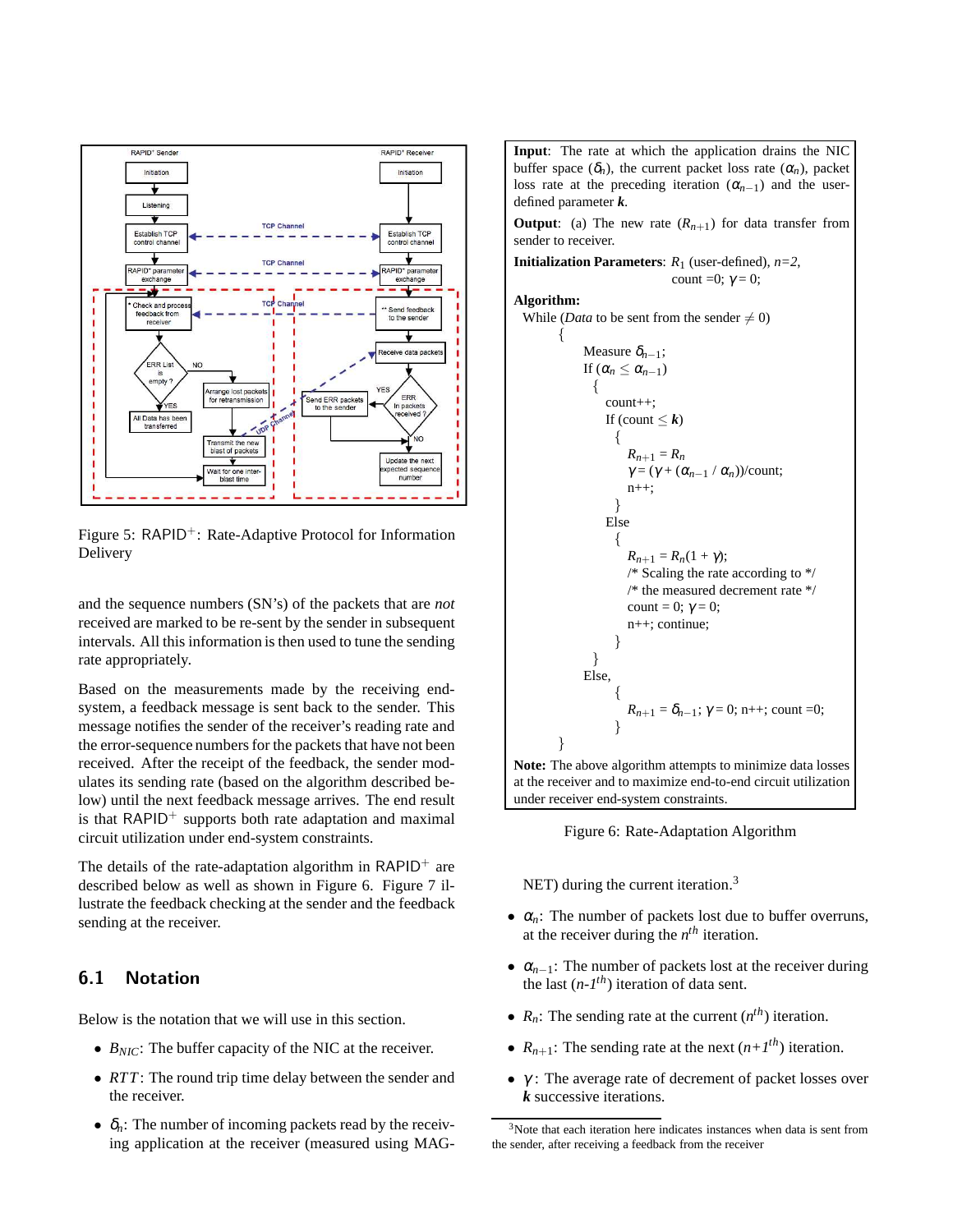

Figure 7: (a) Feedback checking and processing at the sender. (b) Feedback sending at the receiver.

We know the following:

$$
\alpha_n = R_n \times RTT/2 - \delta_n - B_{NIC} \tag{2}
$$

At the initiation of the algorithm,  $n = 2$  and  $\gamma = 0$ . The initial data transfer rate is set to the user-defined  $R_1$ . The initial rate is set assuming that the NIC buffer space can be completely utilized to hold data that is transferred from the sender.

As data transmission proceeds, the rate-control mechanism tunes the sending rate at the sender according to the set of functions given below: If the packet-loss rate at the current iteration of measurement  $(\alpha_n)$  is identical to or lower than the packet loss at the preceding iteration  $(\alpha_{n-1})$ , then the sending rate for the next iteration of packet send, is held equal to the current sending rate. Otherwise, our attempt would be to make the packet loss minimal, i.e., zero. Hence, using Equation 2 and assuming that the buffer space  $(B<sub>NIC</sub>)$  would already be full with packets from the preceding transmission, our new sending rate for the next iteration is set equal to the rate at which the application is draining the buffer at the receiver at the preceding iteration. Hence the new sending rate would be

$$
R_{n+1} = \delta_{n-1} \tag{3}
$$

If the packet-loss rates at the receiver continue to decrease in successive iterations, we proportionately ramp up the sending rate based on the rate at which the packet loss decreases over successive iterations. Let us assume that the rate at which the packet loss decreases over  $k$  successive iterations is given by  $γ<sup>4</sup>$ 

Then, we use the following equation to update the value of  $\gamma$ for *k* successive iterations.

$$
\gamma = \frac{1}{k} \cdot (\gamma + \frac{\alpha_{n-i}}{\alpha_n}) \tag{4}
$$

where  $\alpha_n$  is the loss rate at the current snapshot of measurement and  $\alpha_{n-1}$  is the loss rate at the preceding iteration. Equation 4 averages the proportionate increase in the number

<sup>&</sup>lt;sup>4</sup>The value of  $\boldsymbol{k}$  is empirical and can be varied in the experiments to study the aggressiveness in rate adaptation of the protocol.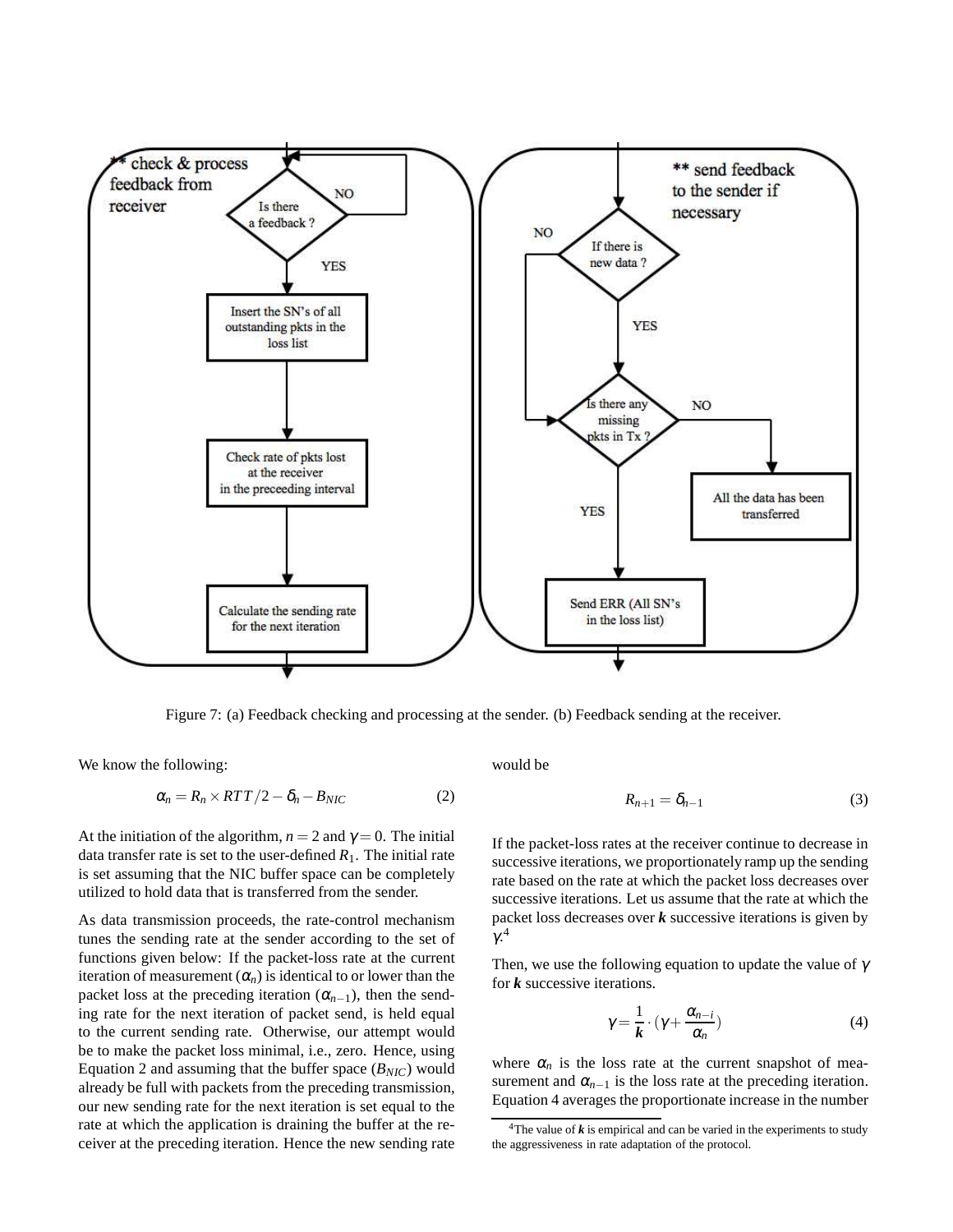of packets received at the receiver between two consecutive iterations, over *k* successive iterations. This factor is utilized to increase the sending rate by a factor of  $(1 + \gamma)$  as shown in Figure 6.

### 7 Experimental Results

To test our proposed  $RAPID^+$ , we connected two machines (2-GHz Pentium 4s with 512-KB cache and 1-GB DDR RAM) via a 3-Com Gigabit Ethernet switch. We emulated an end-system to end-system file transfer by transferring two files of size 1GB and 2GB between these two machines. The experimental setup is an emulation of a wide-area network with any amount of variation in round-trip times. It is to be noted that the decision points for the sending rate-adaptation in our initial implementation modifying the RBUDP protocol, depends on the feedback from the receiver and hence is dependent on the round-trip time (RTT). However the variation or the modulation in the sending rate is independent of the value of RTT.

The dependence of the rate modulation instances on the RTT, is inherently because of the way RBUDP works, it can modulate the sending rates only after receiving a feedback from the receiver, before sending off a new blast of data. The proposed  $RAPID<sup>+</sup>$  protocol does not necessarily impose any constraints for rate-adaptation at the end of each RTT. The rate-adaptation can happen independent of the round-trip time for data transfer.

In our initial implementation of  $\mathsf{RAPID}^+$ , we modified the RBUDP protocol to make it rate-adaptive at the sender, based on feedback from the receiver. The traditional RBUDP protocol transmits the entire file as a UDP blast and keeps resending the sequence of packets that is not received by the receiver (based on the error map it receives from the receiver) until the entire file is transmitted. In  $\mathsf{RAPID}^+$ , we modulate the rate at which the packets are sent, each time, based on status notification from the receiver. Once the packet loss rate at the receiver reaches zero, the entire file is transmitted.

We compared the data-transfer times for transferring the files of sizes 1GB and 2GB using the RBUDP protocol [He et al. 2002] and an initial implementation of our proposed  $\mathsf{RAPID}^+$ transport protocol. For both protocols, we measured the endsystem to end-system transfer time for starting sending rates varying between 500-900 Mbps.

Comparisons of the data-transfer times between RBUDP and  $RAPID<sup>+</sup>$  for the 1-GB and 2-GB files are shown in Figures 8 and 9, respectively. These figures show that  $\mathsf{RAPID}^+$  improves the transfer times by 6.03% and 18.22% for the 1-GB and 2-GB files, respectively.

We also note the significant improvements that we observed



Figure 8: Comparison of transmission times for 1GB file



Figure 9: Comparison of transmission times for 2GB file

in the actual amount of data that was transmitted by the sender while sending the 1-GB and 2-GB files for RBUDP and RAPID<sup>+</sup>, respectively. In Figure 10, we see a 41.47%-111.86% reduction in the amount of actual packets that are transmitted for a 1-GB file. In Figure 11, we see an even more dramatic 139.32%-387.91% reduction when transmitting a 2- GB file. From these figures, the  $RAPID<sup>+</sup>$  protocol needs significantly less packet re-transmission to transfer large files.

Finally, Figures 12 and 13 show how the transmission rates at the sender get modulated in the initial implementation of  $RAPID<sup>+</sup>$  when the initial sending rate starts between 500-900 Mbps.

### 8 Conclusion

In this paper, we presented the design and initial implementation and evaluation of a next-generation Rate-Adaptive Protocol for Information Delivery (RAPID<sup>+</sup>) that is endsystem aware and designed specifically to transport data over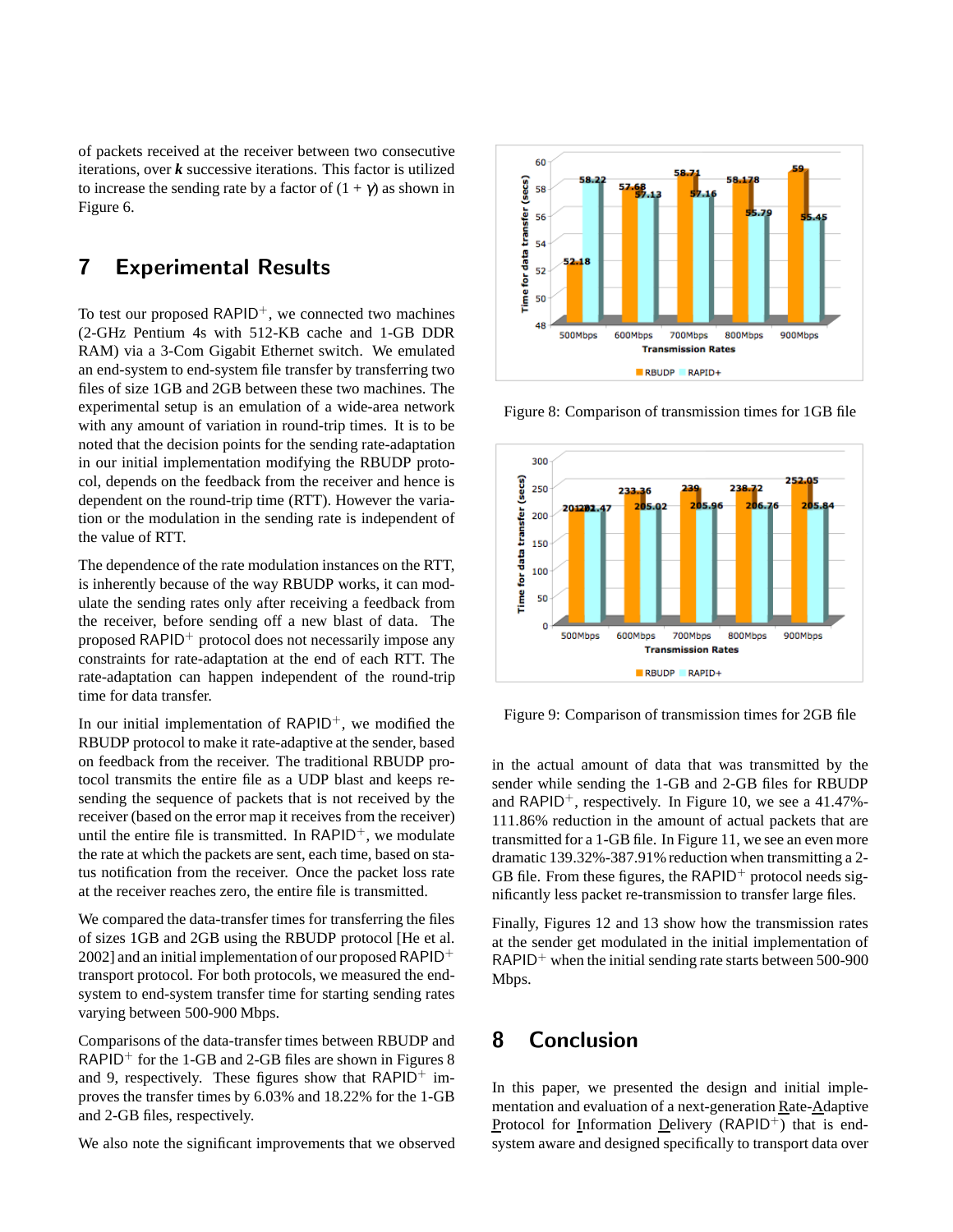

Figure 10: Comparison of actual packets transmitted for 1GB file



Figure 11: Comparison of actual packets transmitted for 2GB file

dedicated end-to-end circuits in support of LambdaGrids.

 $RAPID<sup>+</sup>$  has two features that distinguish it from other transport solutions: (1) data is transmitted at a rate that is adapted to the end-system (receiver) limitations, moreover attempting to keep the circuit fully utilized under such constraints; (2) it uses dual communication paths — a unidirectional dedicated end-to-end circuit for data transfer and the Internet for endsystem congestion notification and rate adaptation. We implemented  $\mathsf{RAPID}^+$  as an extension of the standard  $\mathsf{RBUDP}$ protocol and carried out a series of experiments in our local testbed to quantify its performance. The experimental results show that the  $\mathsf{RAPID}^+$  implementation is effective in significantly improving the data-transfer times and the actual number of packets that needs to be transmitted for transferring a file.

Future work includes explicitly demonstrating the effectiveness of RAPID<sup>+</sup> over a real wide-area network rather than an emulated one as well as varying the load scenarios at the



Figure 12: Rate adaptation at the sender while transferring a 1GB file



Figure 13: Rate adaptation at the sender while transferring a 2GB file

sender and receiver. In addition, we intend to more rigorously analyze and characterize our proposed feedback control loop in RAPID<sup>+</sup>, relative to issues such as scalability, throughput, and stability.

### References

- BANERJEE, A., FENG, W., MUKHERJEE, B., AND GHOSAL, D. 2006. RAPID: An end-system aware protocol for intelligent data transfer over lambda-grids. *Proceedings of* 20*th International Parallel and Distributed Processing Symposium (IPDPS 2006), Rhode Island, Greece*.
- BORMAN, D., BRADEN, R., AND JACOBSON, V. 1992. TCP extensions for high performance. *RFC1323, Internet Engineering Task Force (IETF)*.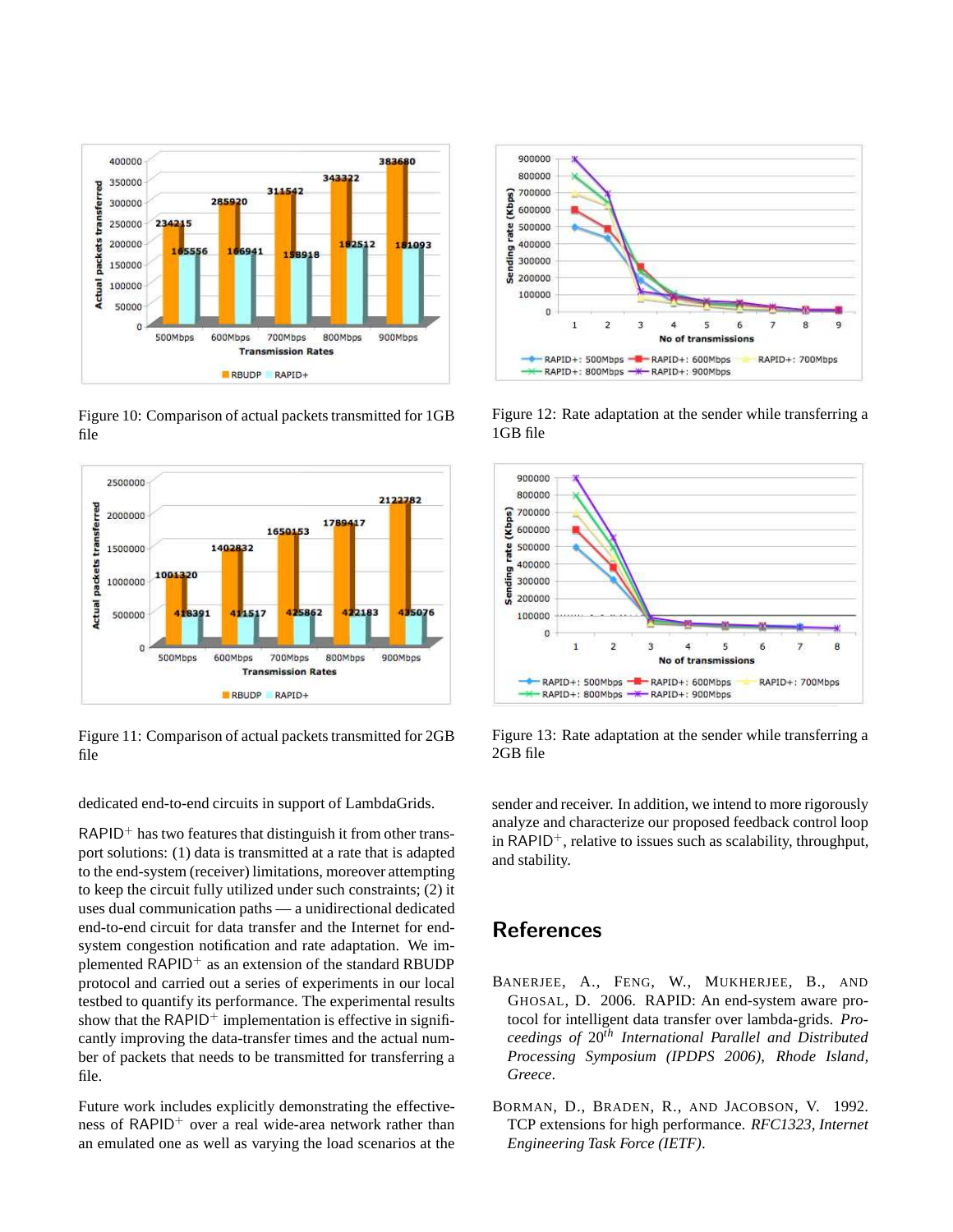- BRAKMO, L., AND PETERSON, L. 2003. TCP Vegas: End to end congestion avoidance on a global internet. *IEEE Journal of Selected Areas in Communications 13*, 8, 1465– 1480.
- DATTA, P., SHARMA, S., AND FENG, W. 2006. A feedback mechanism for network scheduling in lambdagrids. *Proceedings of the* 6 *th International Symposium on Cluster Computing and the Grid (CCGrid), Singapore*, 584–591.
- DICKENS, P. 2003. FOBS: A lightweight communication protocol for grid computing. 9*th International Euro-Par Conference, Austria*, 938–946.
- FENG, W., AND TINNAKORNSRISUPHAP, P. 2000. The failure of TCP in high-performance computational grids. *SC00: High-Performance Networking and Computing Conference*, 37–48.
- FENG, W., GARDNER, M., AND HAY, J. 2005. The MAGNeT toolkit: Design, evaluation, and implementation. *Journal of Supercomputing 23*, 1, 67–79.
- FLOYD, S. 2003. Highspeed TCP for large congestion windows. *RFC3649, Internet Engineering Task Force (IETF)*.
- GARDNER, M., FENG, W., AND HAY, J. 2002. Monitoring protocol traffic with a MAGNeT. *Proceedings of the* 3 *rd Passive and Active Measurement Workshop (PAM2002), Fort Collins, Colorado*.
- GARDNER, M., FENG, W., BROXTON, M., ENGELHART, A., AND HURWITZ, G. 2003. MAGNET: A tool for debugging, analysis and adaptation in computing systems. *Proceedings of the* 3 *rd International Symposium on Cluster Computing and the Grid (CCGrid), Tokyo, Japan*.
- GU, Y., AND GROSSMAN, R. 2003. End-to-end congestion control for high performance data transfer. *IEEE/ACM Transactions on Networking*.
- GU, Y., AND GROSSMAN, R. 2004. Experiences in the design and implementation of a high performance transport protocol. *SC04: High-Performance Computing, Networking and Storage Conference*, 22–35.
- GU, Y., HONG, X., MAZZUCCO, M., AND GROSSMAN, R. 2003. SABUL: A high performance data transfer protocol. *IEEE Communication Letters*.
- HE, E., LEIGH, J., YU, O., AND DEFANTI, T. 2002. Reliable Blast UDP: Predictable high performance bulk data transfer. *Proceedings of the* 4 *th International Conference on Cluster Computing, Chicago, Illinois*, 317–324.
- HTTP://JOSH.TRANCESOFTWARE.COM/LINUX/LINUX CPU SCEDULER.PDF. 2005. *The Linux 2.6 Scheduler*, December.
- HTTP://WWW.BITCONJURER.ORG/BITTORRENT. 2005. *BitTorrent*, November.
- HTTP://WWW.CANARIE.CA/CANET4/. 2005. *CANARIE CA\*network 4*, December.
- HTTP://WWW.KAZAA.COM. 2005. *Kazaa*, December.
- HTTP://WWW.CHELSIO.COM/PRODUCTS/T210.HTM. 2006. *Chelsio T210 10 Gigabit Ethernet Adapter*, April.
- HTTP://WWW.CSM.ORNL.GOV/ULTRANET. 2006. *DoE UltraScience Net*, May.
- HTTP://WWW.ICAIR.ORG/OMNINET/. 2006. *OMNInet*, January.
- HTTP://WWW.INDIANA.EDU/∼ANML/ANMLRESEARCH.HTML. 2006. *Tsunami*, March.
- HTTP://WWW.JA.NET/DEVELOPMENT/UKLIGHT/. 2006. *UKlight*, February.
- HTTP://WWW.NLR.NET. 2006. *National Lambda Rail*, July.
- HTTP://WWW.SURFNET.NL/EN/. 2006. *SURFnet*, June.
- JACOBSON, V. 1988. Congestion avoidance and control. *Computer Communication Review 18*, 4, 314–329.
- JIN, C., WEI, D., LOW, S., BUHRMASTER, G., BUNN, J., CHOE, D., COTTRELL, R., DOYLE, J., FENG, W., MAR-TIN, O., NEWMAN, H., PAGANINI, F., RAVOT, S., AND SINGH, S. 2005. FAST TCP: From background theory to experiments. *IEEE Network 19*, 1, 4–11.
- KELLY, T. 2003. Scalable TCP: Improving performance in highspeed wide area networks. 1*st International Workshop on Protocols for Fast Long-Distance Networks (PFLDNet) 33*, 2, 83–91.
- MATHIS, M., MADHAVI, J., FLYOD, S., AND ROMANOW, A. 1996. TCP selective acknowledgement options. *RFC2018, Internet Engineering Task Force (IETF)*.
- RAO, N., WU, Q., CARTER, S., AND WANG, W. 2004. Experimental results on data transfers over dedicated channels. *Proceedings of the* 1 *st International Workshop on Provisioning and Transport for Hybrid Networks (PATH-NETS), in conjunction with the* 1 *st International Conference on Broadband Networks*.
- SMARR, L., CHIEN, A., DEFANTI, T., LEIGH, J., AND PA-PADOPOULOS, P. 2004. The OptIPuter. *Communications of the ACM 47*, 11.
- WALRAND, J., AND VARAIYA, P. 2000. *High-Performance Communication Networks*. Morgan Kaufmann.
- WU, X., AND CHIEN, A. 2004. GTP: Group transport protocol for lambda-grids. *Proceedings of the* 4 *th International*